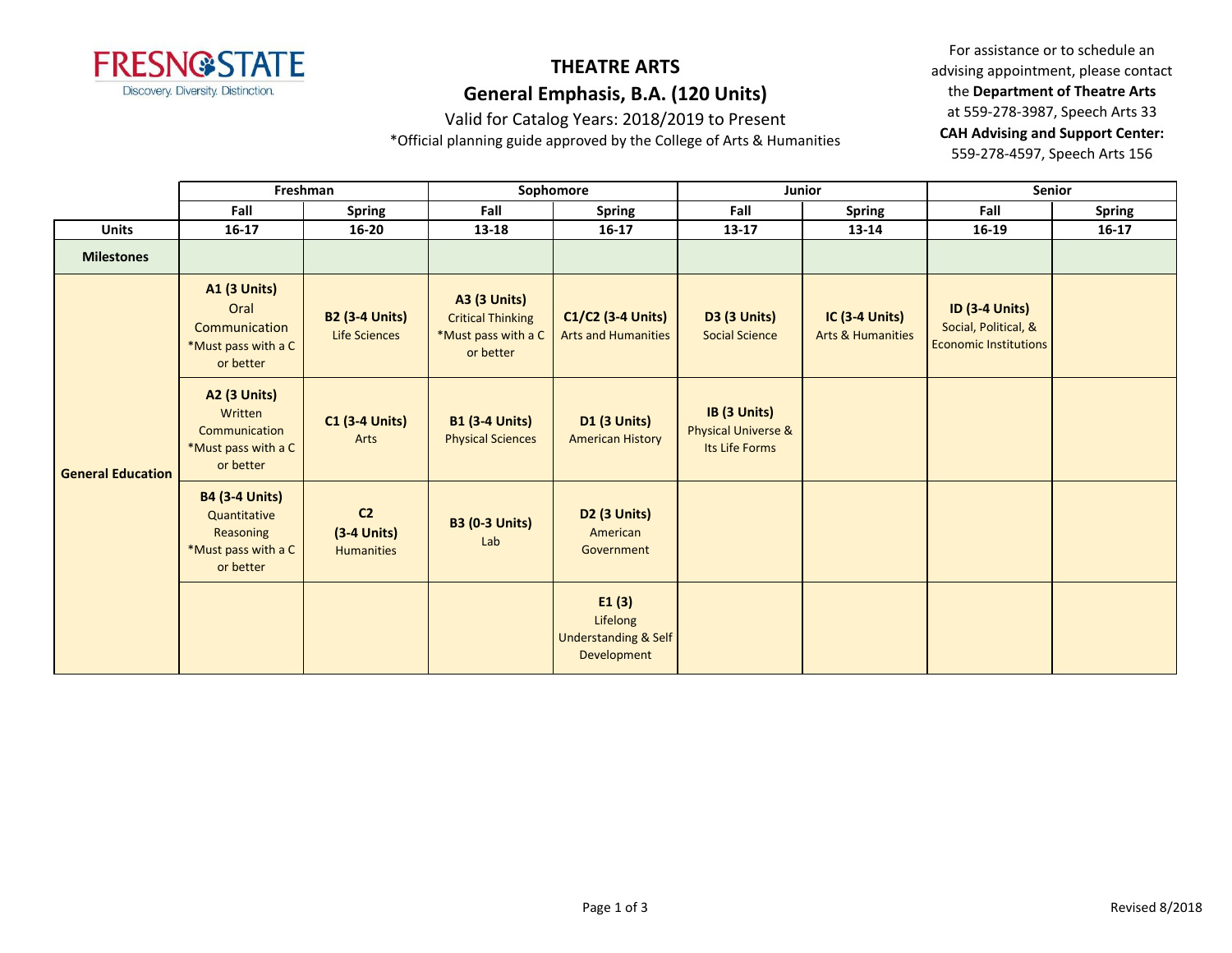

## **THEATRE ARTS General Emphasis, B.A. (120 Units)**

Valid for Catalog Years: 2018/2019 to Present

\*Official planning guide approved by the College of Arts & Humanities

For assistance or to schedule an advising appointment, please contact the **Department of Theatre Arts** at 559-278-3987, Speech Arts 33 **CAH Advising and Support Center:**  559-278-4597, Speech Arts 156

|                                                               | Freshman                     |                                      | Sophomore                                                                                                                           |                                      | Junior                                                                                                                  |                                                                                                                            | <b>Senior</b>                        |                                                                                                                                  |
|---------------------------------------------------------------|------------------------------|--------------------------------------|-------------------------------------------------------------------------------------------------------------------------------------|--------------------------------------|-------------------------------------------------------------------------------------------------------------------------|----------------------------------------------------------------------------------------------------------------------------|--------------------------------------|----------------------------------------------------------------------------------------------------------------------------------|
|                                                               | Fall                         | <b>Spring</b>                        | Fall                                                                                                                                | <b>Spring</b>                        | Fall                                                                                                                    | <b>Spring</b>                                                                                                              | Fall                                 | <b>Spring</b>                                                                                                                    |
| <b>Units</b>                                                  | $16-17$                      | $16 - 20$                            | 13-18                                                                                                                               | $16-17$                              | $13 - 17$                                                                                                               | 13-14                                                                                                                      | 16-19                                | $16 - 17$                                                                                                                        |
| <b>Major</b>                                                  | <b>DRAMA 10</b><br>(3 Units) | <b>DRAMA 34</b><br>(3 Units)         | Group 1<br>(6 Units)<br><b>DANCE 20; DRAMA 30, 35,</b><br>132, 136, or 138B<br>*See course catalog for prerequisite<br>requirements |                                      | <b>DRAMA 139</b><br>(3 Units)<br>[Pre-Req: DRAMA 33]                                                                    | DRAMA 110<br>(3 Units)                                                                                                     | <b>DRAMA 185</b><br>(3 Units)        | <b>DRAMA 186</b><br>(3 Units)<br>[Pre-Req: DRAMA<br>163]                                                                         |
|                                                               | <b>DRAMA 33</b><br>(3 Units) | <b>DRAMA 15 or 115</b><br>$(1$ Unit) | <b>DRAMA 15 or 115</b><br>$(1$ Unit)                                                                                                | <b>DRAMA 15 or 115</b><br>$(1$ Unit) |                                                                                                                         | DRAMA 163<br>(3 Units)<br>[Pre-Req: GE<br>Foundation &<br><b>Breadth Area Cl</b>                                           |                                      | <b>Approved</b><br><b>Electives</b><br>(3 Units)<br>*Except DRAMA<br>15/115 and 89/189;<br>see advisor for<br>approval           |
|                                                               | <b>DRAMA 15 or 115</b>       |                                      |                                                                                                                                     |                                      |                                                                                                                         | <b>Group 2</b><br>(6 Units)<br>DRAMA 41, 134A, 134B, 180A, or 182A<br>*See course catalog for prerequisite<br>requirements |                                      | Group 3<br>(6 Units)<br>DANCE 160; DRAMA 131, 137,<br>138A, 151, or 188T<br>*See course catalog for prerequisite<br>requirements |
|                                                               | $(1$ Unit)                   |                                      |                                                                                                                                     |                                      |                                                                                                                         |                                                                                                                            |                                      |                                                                                                                                  |
|                                                               |                              |                                      |                                                                                                                                     |                                      | <b>DRAMA 15 or 115</b><br>$(1$ Unit)                                                                                    | <b>DRAMA 15 or 115</b><br>$(1$ Unit)                                                                                       | <b>DRAMA 15 or 115</b><br>$(1$ Unit) | <b>DRAMA 15 or 115</b><br>$(1$ Unit)                                                                                             |
| <b>Additional</b><br><b>Graduation</b><br><b>Requirements</b> |                              | <b>Elective</b>                      | <b>Elective</b>                                                                                                                     |                                      | <b>UDWS (0-4 Units)</b><br>*Upper Division<br><b>Writing Exam</b><br>OR "W" Course (must<br>pass with a C or<br>better) |                                                                                                                            | <b>Elective</b>                      | MI (3 Units)<br>Multicultural/<br>International                                                                                  |